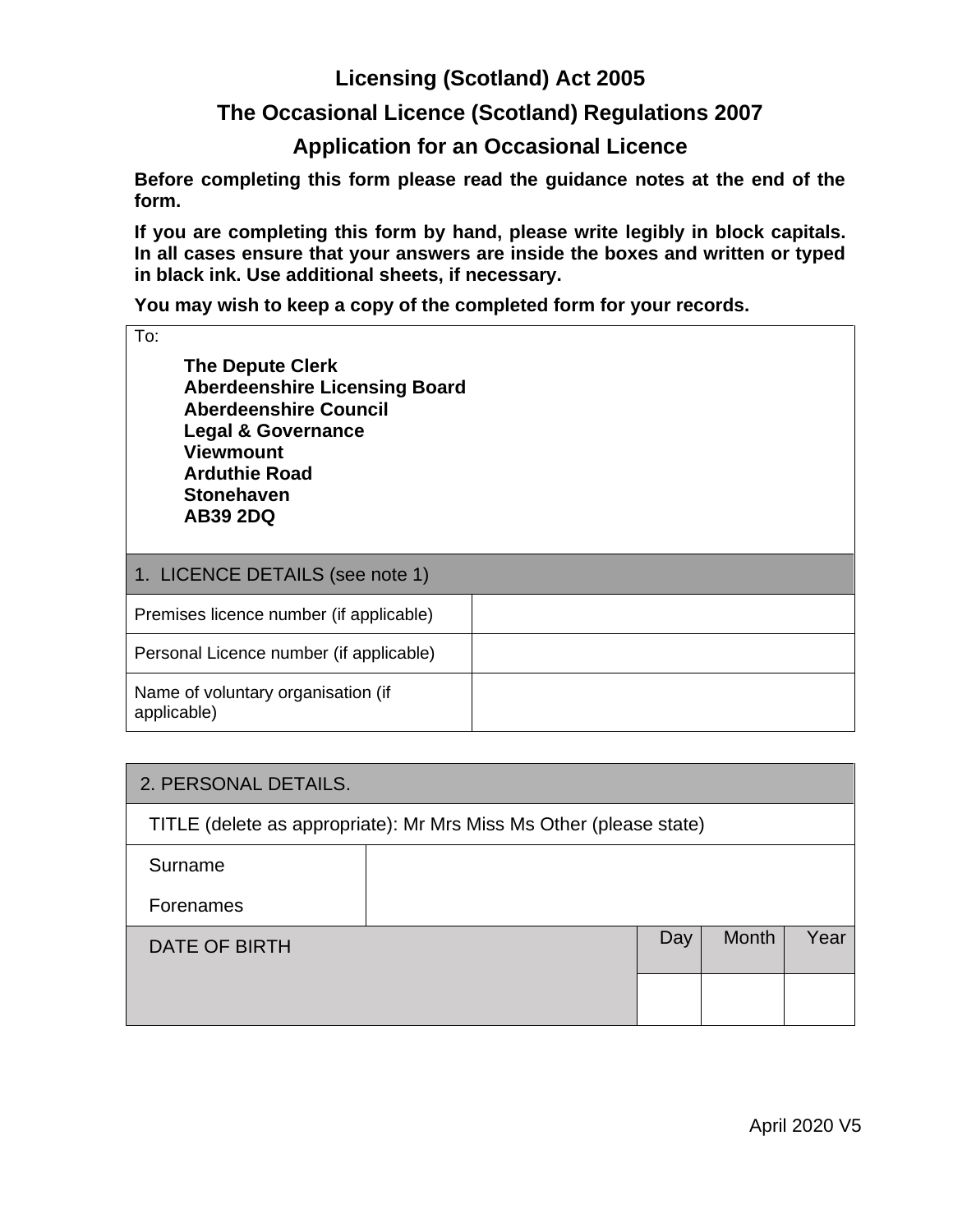| <b>ADDRESS</b><br><b>WHERE</b><br><b>CORRESPONDENCE PURPOSES</b>         | ORDINARILY | <b>RESIDENT</b> | <b>TO</b> | <b>BE</b> | <b>USED</b> | <b>FOR</b> |
|--------------------------------------------------------------------------|------------|-----------------|-----------|-----------|-------------|------------|
|                                                                          |            |                 |           |           |             |            |
|                                                                          |            |                 |           |           |             |            |
| Post town                                                                |            | Post code       |           |           |             |            |
| <b>TELEPHONE NUMBERS</b>                                                 |            |                 |           |           |             |            |
| Daytime<br>Evening<br>Mobile                                             |            |                 |           |           |             |            |
| <b>FAX NUMBER</b>                                                        |            |                 |           |           |             |            |
| E-mail address (if you would prefer us to correspond with you by e-mail) |            |                 |           |           |             |            |
| <b>3. THE PREMISES</b>                                                   |            |                 |           |           |             |            |
| <b>Description of Premises</b>                                           |            |                 |           |           |             |            |
| Description of activities to be carried on in the premises               |            |                 |           |           |             |            |
| Full postal address of premises which this application refers to         |            |                 |           |           |             |            |

# 4. DURATION OF LICENCE

From:

To: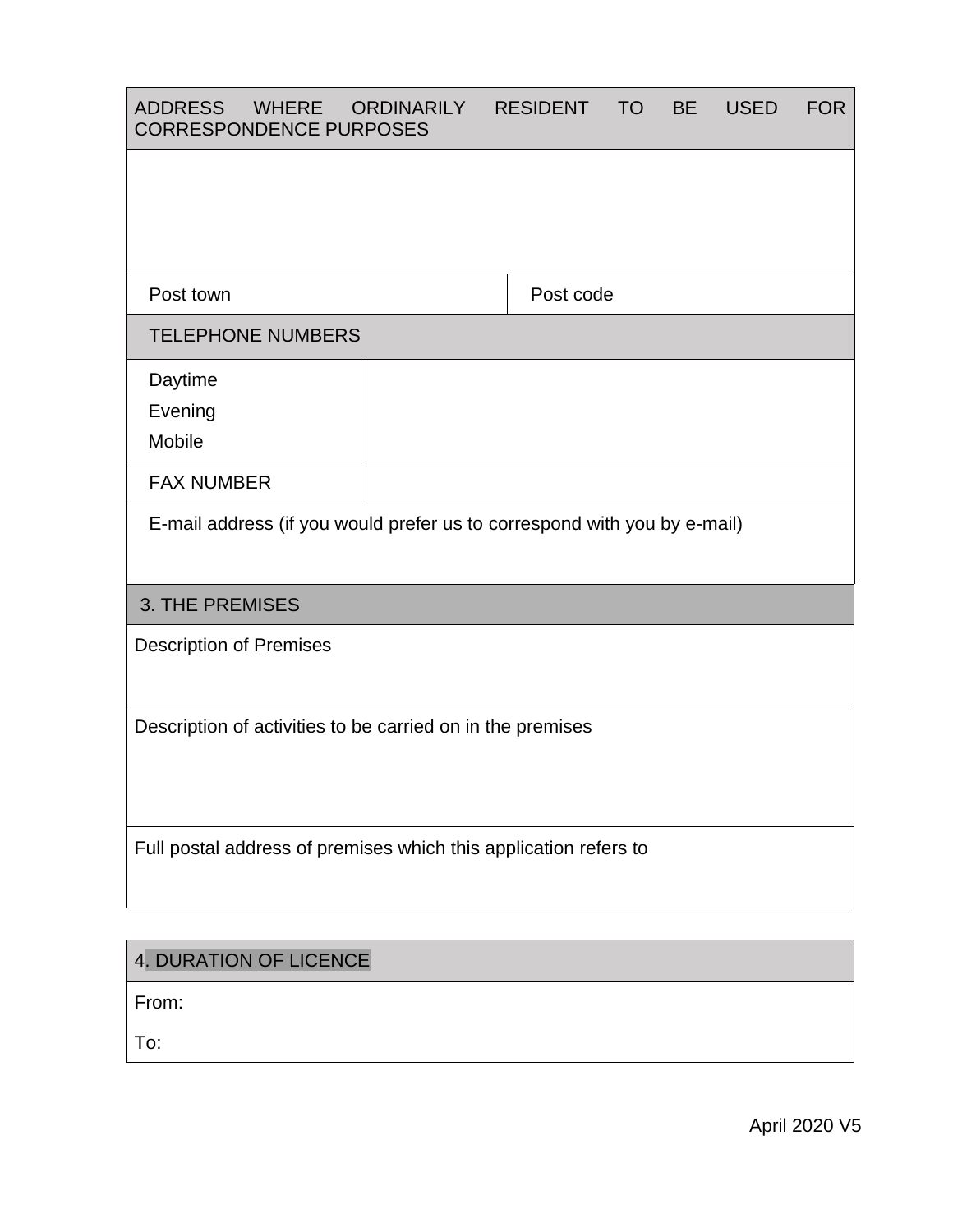| 5. Is alcohol to be sold on & off the premises YES/NO <sup>*</sup> - provide relevant details as to<br>hours requested when alcohol will be sold on/off the premises *delete as<br>appropriate |                                                             |  |  |  |
|------------------------------------------------------------------------------------------------------------------------------------------------------------------------------------------------|-------------------------------------------------------------|--|--|--|
| Times for sale of alcohol for consumption<br>on premises                                                                                                                                       | Times for sale of alcohol for consumption<br>off premises   |  |  |  |
| Statement of the times at which any activities other than the sale of alcohol will be<br>carried on in the premises                                                                            |                                                             |  |  |  |
| 6. CHILDREN (see note 2)                                                                                                                                                                       |                                                             |  |  |  |
| This section must be completed where alcohol is for sale for consumption on the<br>premises.                                                                                                   |                                                             |  |  |  |
| Are children or young persons permitted entry? YES/NO (if answered yes the<br>remainder of this section must be completed)                                                                     |                                                             |  |  |  |
| Age of children or young persons<br>permitted entry                                                                                                                                            | Times at which children or young persons<br>permitted entry |  |  |  |
| Parts of premises to which children or young persons permitted entry                                                                                                                           |                                                             |  |  |  |

| 7. CHECKLIST                                                         |  |
|----------------------------------------------------------------------|--|
| I have –                                                             |  |
| Please tick yes                                                      |  |
| Made or enclosed payment of the fee for the application<br>$\bullet$ |  |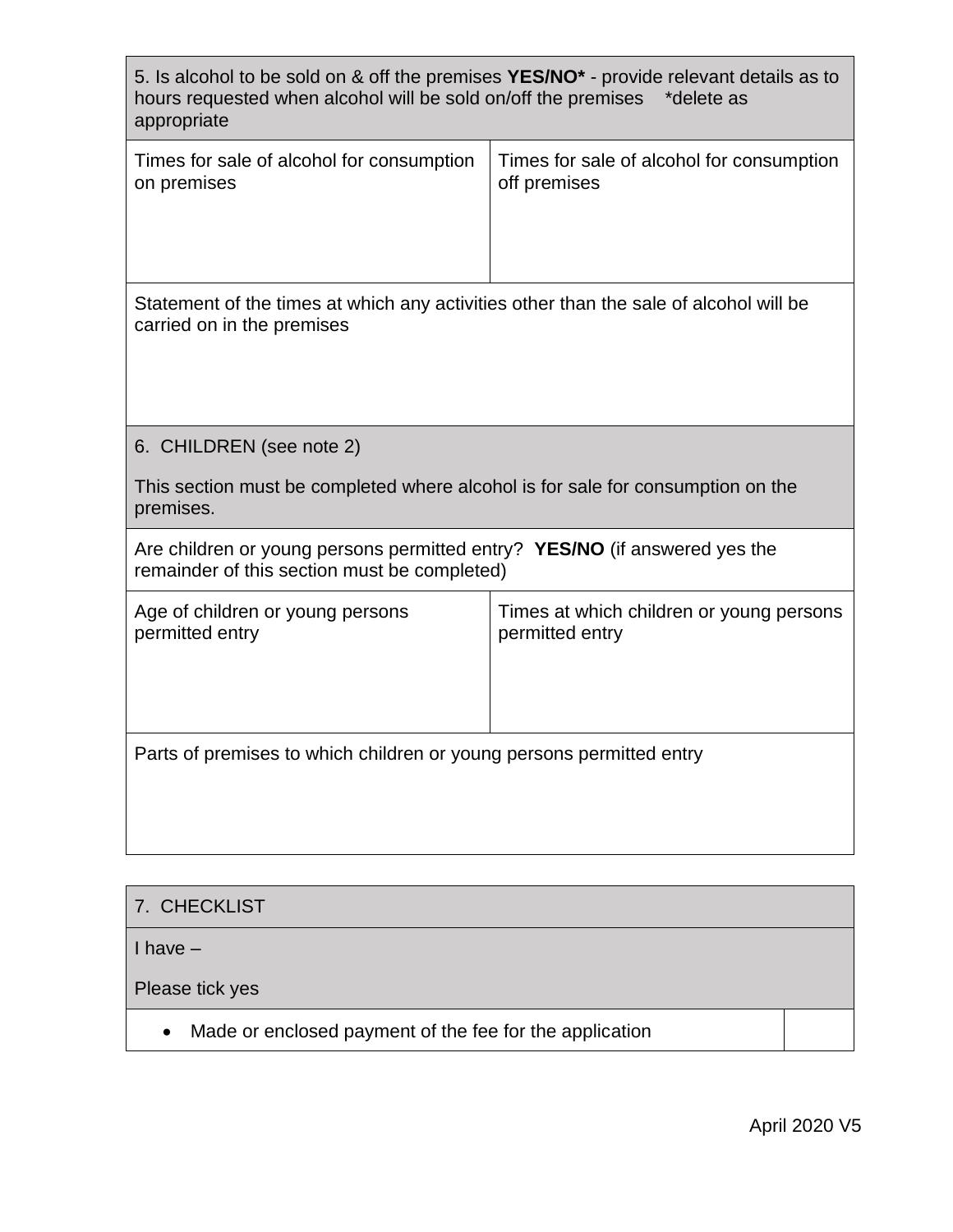8. SIGNATURE AND DECLARATION BY APPLICANT (see note 3)

#### DECLARATION

#### **IT IS AN OFENCE TO MAKE A FALSE STATEMENT IN OR IN CONNECTION WITH THIS APPLICATION**

(Criminal Law (Consolidation)(Scotland) Act 1995 Section 44(2)(b))

The contents of this Application are true to the best of my knowledge and belief **and the appropriate persons have read the attached privacy notice**.

| Signature | Date |  |
|-----------|------|--|
|           |      |  |

#### **NOTES**

#### **GDPR**

**The applicant, and, where the applicant is a company, business or other body, any person who has supplied personal information as part of this application MUST READ AND UNDERSTAND THE ATTACHED PRIVACY NOTICE.**

- **1. Section 56 of the Licensing (Scotland) Act 2005 provides that only:-**
	- **The holder of a premises licence;**
	- **The holder of a personal licence; or**
	- **A representative of any voluntary organization**

**is eligible to apply for an occasional licence**

- **2. Where alcohol is to be sold for consumption on the premises, the Act requires that a clear statement be made as to whether children or young persons are to be allowed entry and, if they are, a statement of the terms on which they are allowed entry**
- **3. Data Protection Act 1998**

**The information on this form may be held on an electronic register which may be available to members of the public on request.**

**4. Information on the Licensing (Scotland) Act 2005 is available on the website of the Scottish Parliament [\(http://opsi.gov.uk/legislation/scotland/acts2005/20050016.htm\)](http://opsi.gov.uk/legislation/scotland/acts2005/20050016.htm)**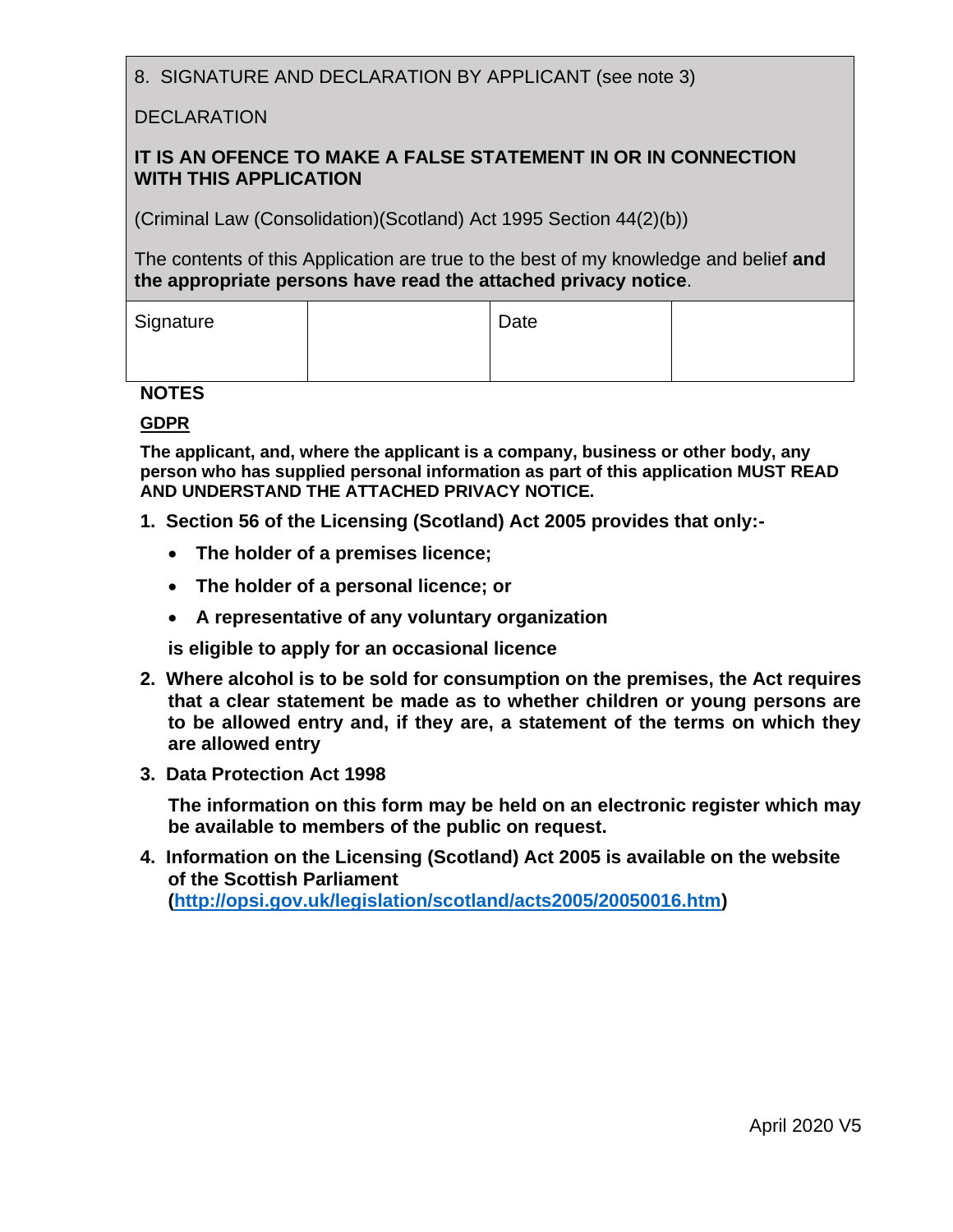**APPENDIX 1**

# **SUPPLEMENTARY INFORMATION**

| 1. | <u>Event</u>                                                                                                                                                                                                                                                                        |                                                                                                                                  |                                 |
|----|-------------------------------------------------------------------------------------------------------------------------------------------------------------------------------------------------------------------------------------------------------------------------------------|----------------------------------------------------------------------------------------------------------------------------------|---------------------------------|
|    | (a)                                                                                                                                                                                                                                                                                 | Please detail the type of event<br>(e.g. birthday party, anniversary<br>celebration, ceilidh, etc).                              | (a)                             |
|    | (b)                                                                                                                                                                                                                                                                                 | What entertainment, if any, will<br>be provided? (e.g. live music,<br>recorded<br>music etc).                                    | (b)                             |
| 2. |                                                                                                                                                                                                                                                                                     | <b>Attendance</b>                                                                                                                |                                 |
|    | (a)                                                                                                                                                                                                                                                                                 | Approximately how many people<br>are expected to attend?                                                                         | Under 18<br>$18 - 30$           |
|    | (b)                                                                                                                                                                                                                                                                                 | How is this figure obtained? (e.g.<br>previous events, ticket sales,<br>capacity of venue)                                       | $30 - 50$<br>Over <sub>50</sub> |
|    | (c)                                                                                                                                                                                                                                                                                 | In the main, what age group will<br>form the majority of those<br>attending?                                                     |                                 |
|    |                                                                                                                                                                                                                                                                                     | Tick one box.                                                                                                                    |                                 |
|    | (d)                                                                                                                                                                                                                                                                                 | How is access gained to the<br>event? (e.g. ticket purchased in<br>advance, ticket purchased at the<br>door, private invitation) |                                 |
| 3. |                                                                                                                                                                                                                                                                                     | <b>Stewarding</b>                                                                                                                |                                 |
|    | Please note it is an offence under the<br>Private Security Industry Act 2001 to<br>employ unlicensed door stewards.<br>Unpaid volunteers performing this<br>function are not covered by the Act,<br>however. More information can be<br>found at http://www.the-<br>sia.org.uk/home |                                                                                                                                  |                                 |
|    | (a)                                                                                                                                                                                                                                                                                 | Please state the number, if any,<br>of stewards to be employed at<br>the event.                                                  | (a)                             |
|    | (b)                                                                                                                                                                                                                                                                                 | Of that number, please state<br>how many will be SIA<br>registered stewards and how<br>many will be volunteers.                  | (b)                             |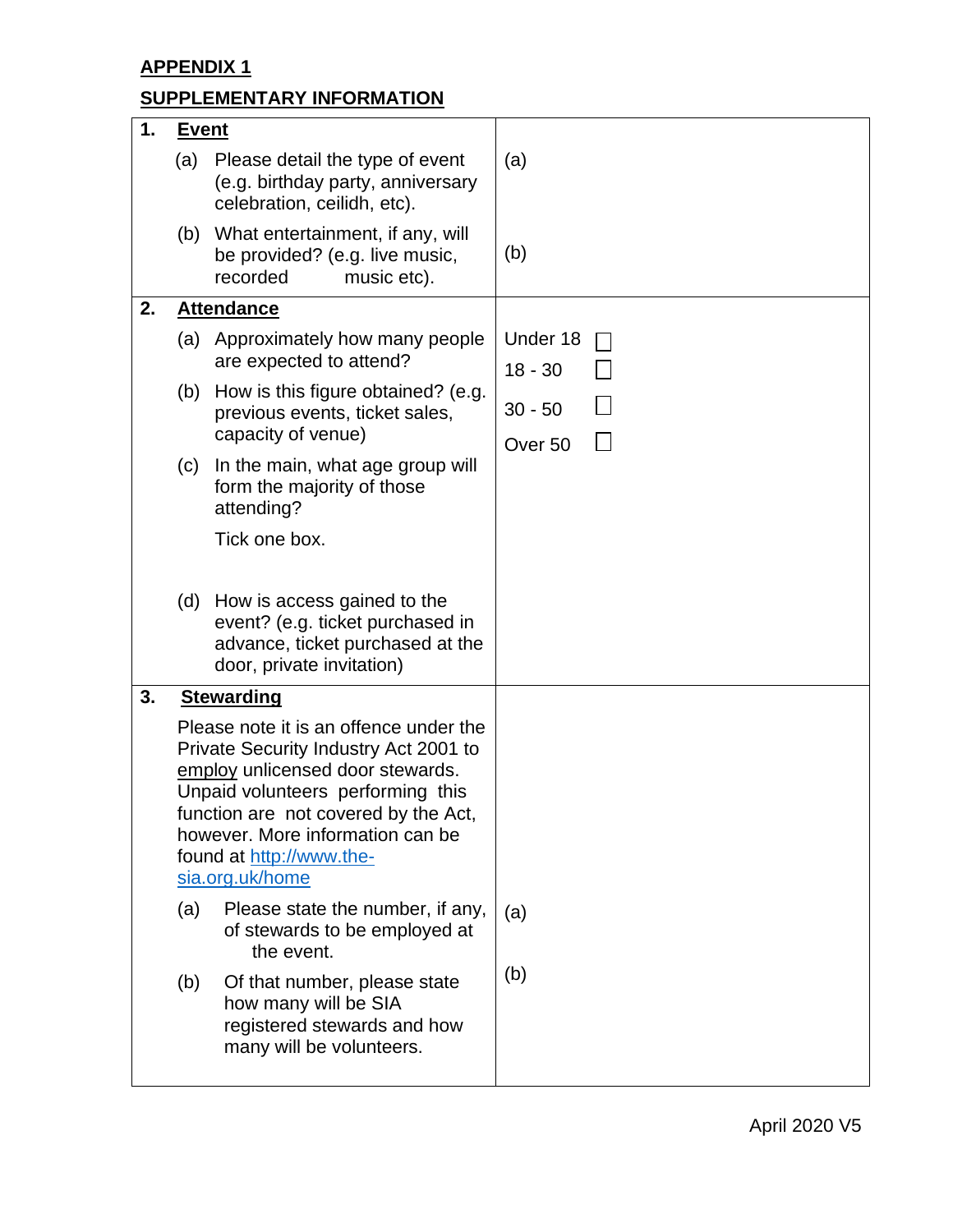| 4. | <b>Layout Plans</b>                                                                                                                                                                                                                                                                    |                                                                          |
|----|----------------------------------------------------------------------------------------------------------------------------------------------------------------------------------------------------------------------------------------------------------------------------------------|--------------------------------------------------------------------------|
|    | Please indicate if -                                                                                                                                                                                                                                                                   |                                                                          |
|    | (a) there is a plan attached to a<br><b>Public Entertainment Licence</b><br>issued for the premises; or                                                                                                                                                                                | (a) YES/NO                                                               |
|    | (b) the premises is a registered club<br>which has been issued with a<br>premises licence; or                                                                                                                                                                                          | (b) YES/NO                                                               |
|    | (c) attach a detailed layout plan of<br>the venue with the application                                                                                                                                                                                                                 | (c) Plan attached YES/NO                                                 |
|    | 5. Applications Lodged by Voluntary                                                                                                                                                                                                                                                    |                                                                          |
|    | <b>Organisations or Registered Clubs</b><br>Only                                                                                                                                                                                                                                       |                                                                          |
|    | Please list the dates of previous<br>occasional Licences granted by the<br>Board between 1 <sup>st</sup> January and 31 <sup>st</sup><br>December                                                                                                                                      |                                                                          |
|    | 6. Will alternatives to glass receptacles<br>be provided?                                                                                                                                                                                                                              | <b>YES/NO</b>                                                            |
|    | 7. Where the event is for more than 100<br>persons, or where the event is<br>relating to a Voluntary Organisation<br>where more than four occasional<br>licences per year are applied for,<br>please give details here of the<br>person trained to personal licence<br>holder standard | Please attach a copy of your training<br>certificate to this application |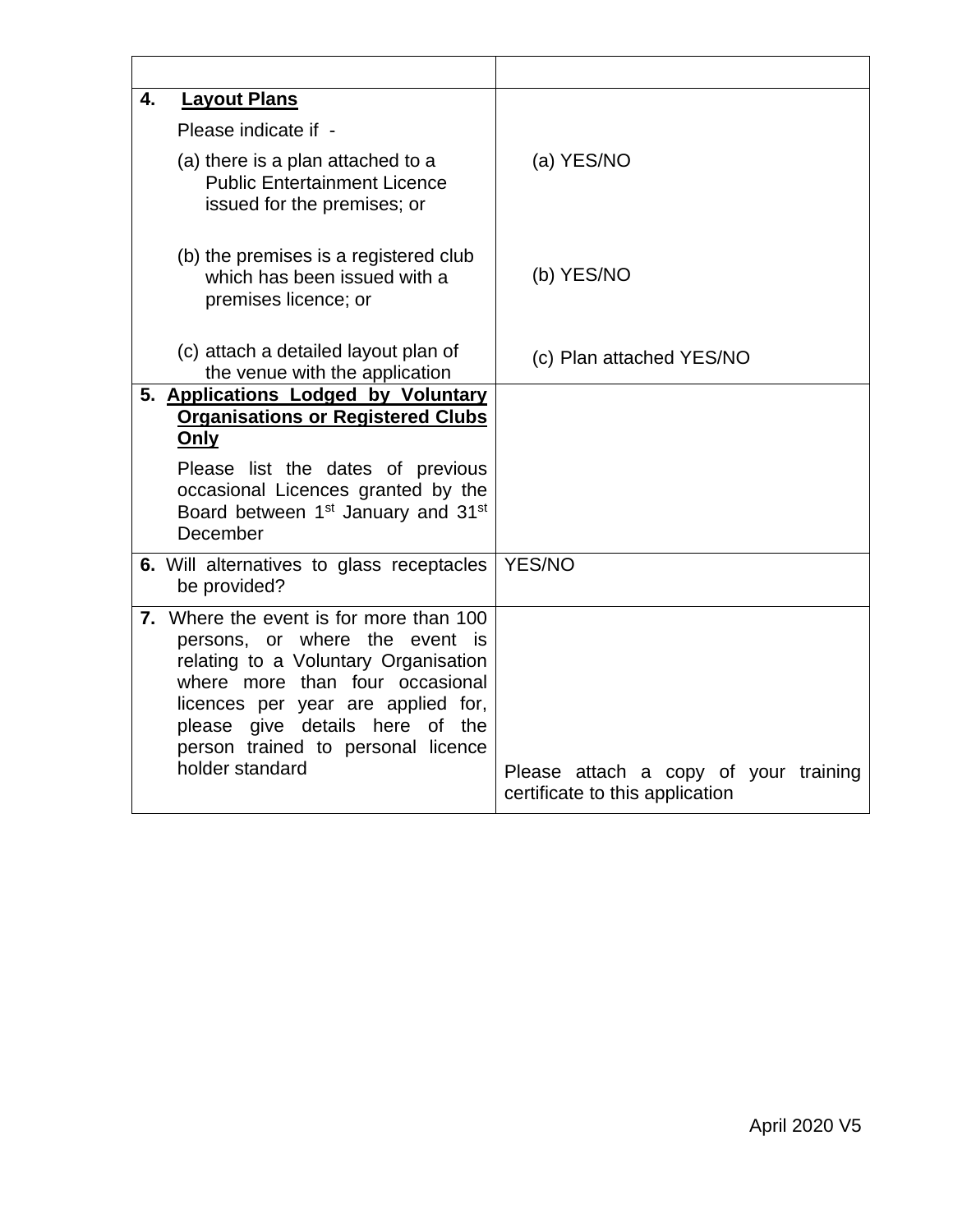# **LICENSING OBJECTIVES**  All holders of occasional licences must demonstrate how they will promote the 5 Licensing Objectives. Please provide practical examples of what you plan to do to comply with each objective. **8. How will you prevent Crime and Disorder at the event? 9. How will you secure Public Safety at the event? 10. How will you prevent Public Nuisance at the event? 11. How will you promote and protect Public Health at the Event?**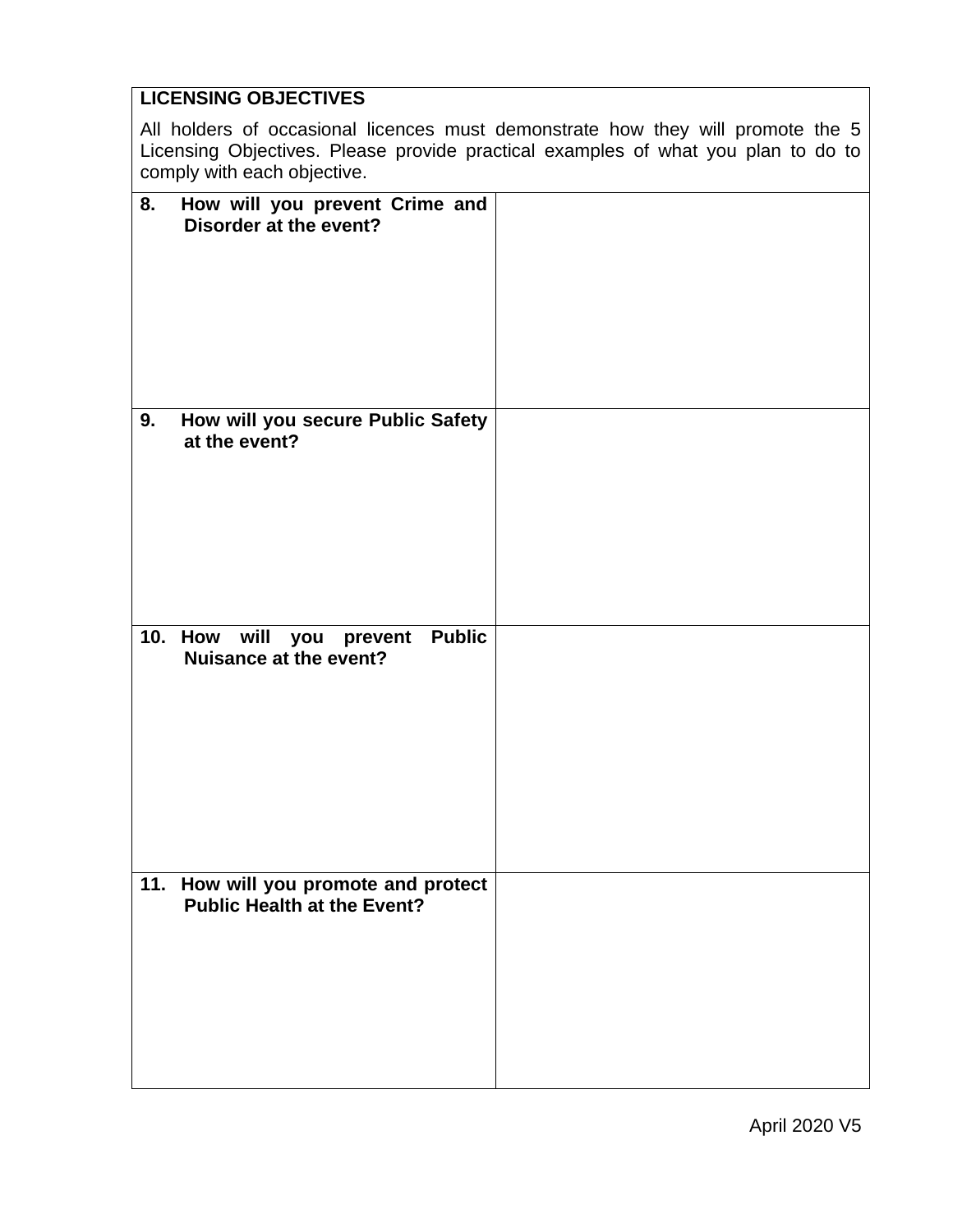| 12. How will you protect Children<br>from Harm at the Event? |  |  |
|--------------------------------------------------------------|--|--|
|                                                              |  |  |
|                                                              |  |  |
|                                                              |  |  |
|                                                              |  |  |

#### SIGNATURE AND DECLARATION BY APPLICANT DECLARATION

#### **IT IS AN OFENCE TO MAKE A FALSE STATEMENT IN OR IN CONNECTION WITH THIS APPLICATION**

(Criminal Law (Consolidation)(Scotland) Act 1995 Section 44(2)(b))

The contents of this Application are true to the best of my knowledge and belief.

Signature | Date

#### **PLEASE SUBMIT THIS SHEET WITH YOUR OCCASIONAL LICENCE APPLICATION FORM**

| <b>FOR OFFICIAL USE ONLY</b>       |  |
|------------------------------------|--|
| DATE RECEIVED AT SERVICE POINT     |  |
| NAME OF CUSTOMER SERVICE ADVISOR   |  |
| CUSTOMER SERVICE ADVISOR SIGNATURE |  |

|              |              | SUBMITTED AT WHICH SERVICE POINT? |                  |                        |                |
|--------------|--------------|-----------------------------------|------------------|------------------------|----------------|
| <b>BANFF</b> | <b>ELLON</b> | <b>HUNTLY</b>                     | <b>INVERURIE</b> | PETERHEAD   STONEHAVEN | <b>TURRIFF</b> |
|              |              |                                   |                  |                        |                |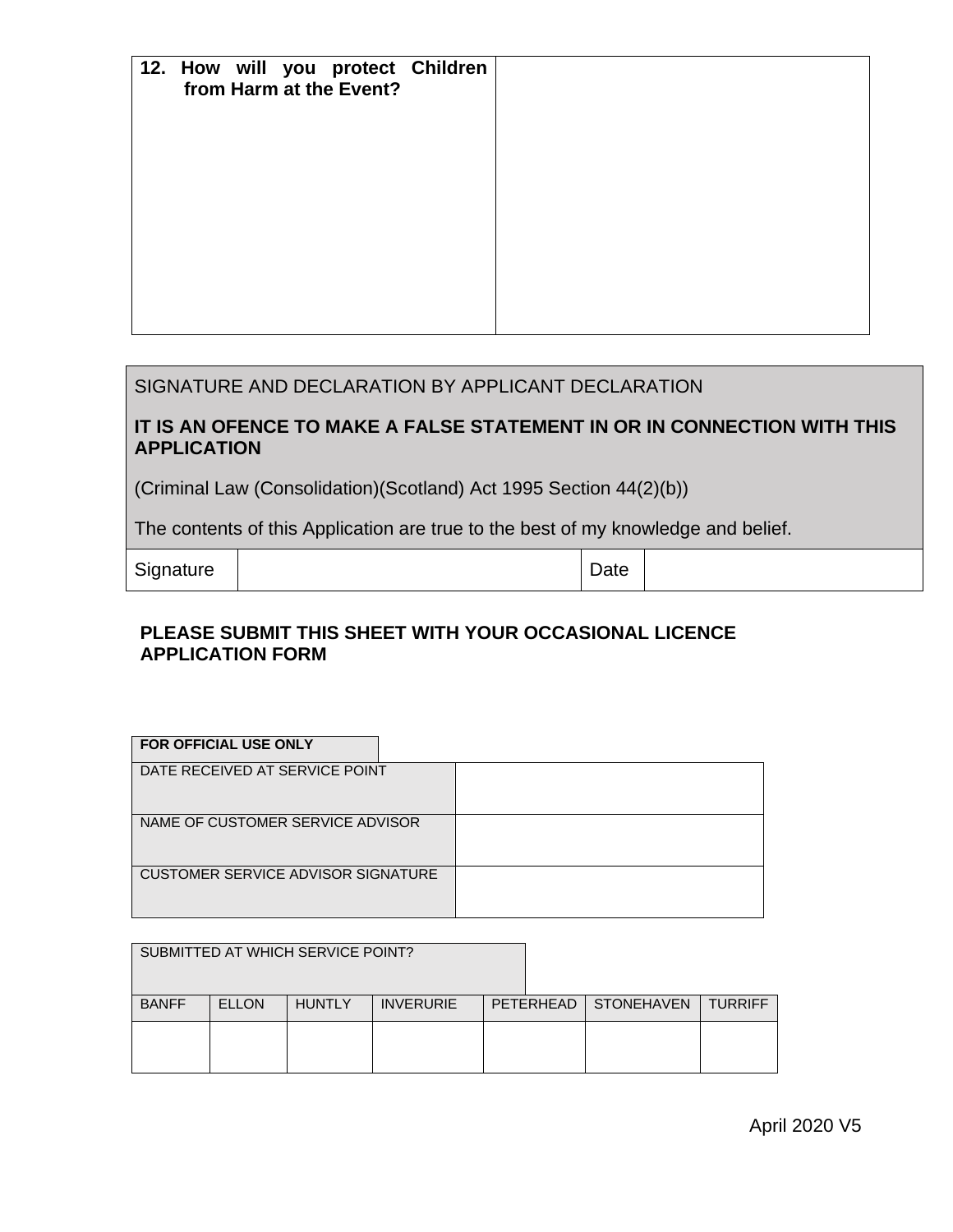

#### **PRIVACY NOTICE**

The Data Controller of the information being collected is the Aberdeenshire Licensing Board. The information is collated on their behalf by Aberdeenshire Council.

The Data Protection Officer can be contacted at Town House, 34 Low Street, Banff, AB45 1AN. Email: [dataprotection@aberdeenshire.gov.uk](mailto:dataprotection@aberdeenshire.gov.uk)

Your information is being collected to use for the following purposes:

- The processing of your application for an Occasional licence
- The determination of your application for an Occasional licence
- The issue of any Occasional Licence Granted
- Inclusion on the Register of Occasional Licences available for public inspection
- Ensuring compliance with the terms of your Occasional Licence
- The processing of any complaints made in respect of your Occasional Licence
- The determination of any complaints made in respect of your Occasional Licence

Your information is:

Being collected by Aberdeenshire Council on behalf of the Aberdeenshire Licensing Board

The legal Basis for collecting the information is:

| <b>Personal Data</b> |   | Special categories of personal data                                                                                                                                                                                                                                                                                          |  |
|----------------------|---|------------------------------------------------------------------------------------------------------------------------------------------------------------------------------------------------------------------------------------------------------------------------------------------------------------------------------|--|
| Legal Obligations    | X | Processing is necessary for one of the $ X $<br>Conditions in Part 2 of Schedule 1 to the<br>Data Protection Act 2018 referring to<br>substantial public interest in terms of<br>paragraph 6 thereof as processing is<br>necessary for the exercise of a function<br>conferred on a person by an enactment or<br>rule of law |  |

Where the legal basis for processing is either Performance of a contract or Legal obligation, please note the following consequences of failure to provide the information:

*If you fail to provide the information required on the attached application form, Aberdeenshire Council may not be in a position to accept the application as a competent application. This means that your application cannot be processed and will be returned to you.*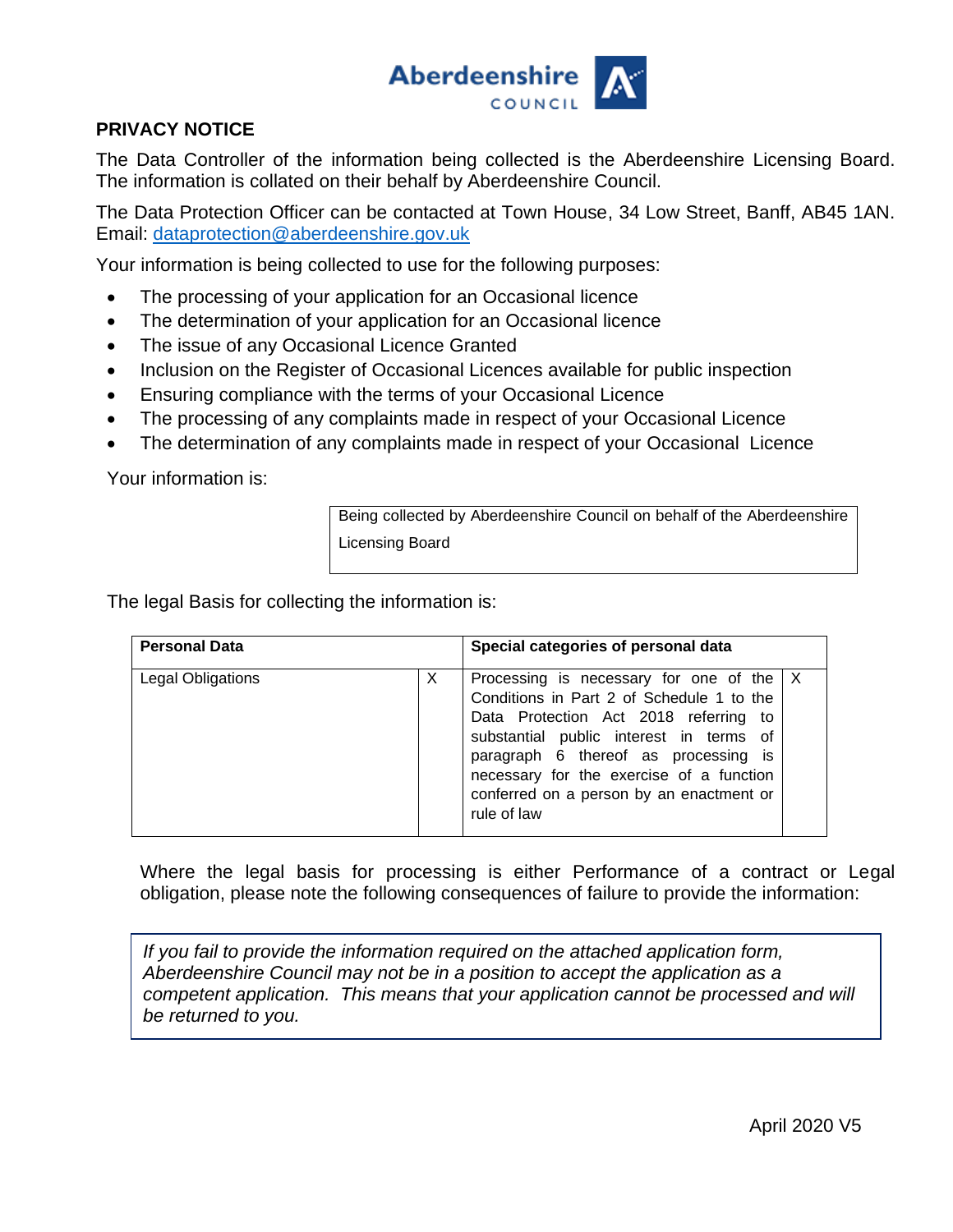Your information will be shared with the following recipients or categories of recipient:

| • Police Scotland<br>Some information will also be<br>shared with the Public as part of the<br>online processing of applications for<br>Occasional Licences or<br>investigation of complaints/reviews<br>of licences and via the Register of<br><b>Occasional Licences</b> | • Licensing Standards Officers<br><b>Scottish Government</b><br>Fire Service, Planning Services,<br><b>Building Standards and</b><br>Environmental Health (where<br>appropriate to do so) |
|----------------------------------------------------------------------------------------------------------------------------------------------------------------------------------------------------------------------------------------------------------------------------|-------------------------------------------------------------------------------------------------------------------------------------------------------------------------------------------|
|                                                                                                                                                                                                                                                                            |                                                                                                                                                                                           |
|                                                                                                                                                                                                                                                                            |                                                                                                                                                                                           |

Your information will be transferred to or stored in the following countries and the following safeguards are in place:

*NOT APPLICABLE*

The retention period for the data is:

- (1) Where an application related to the grant of an occasional licence is refused by the Board, information relating to that application will be retained on the Licensing Register for a period of 5 years from the **date of refusal** and thereafter will be destroyed.
- (2) In any other case, where information relates to an occasional licence, that information will be retained on the Licensing Register for a period of 5 years from the date the premises licence **ceases to have effect** and thereafter will be destroyed.

The following automated decision-making, including profiling, will be undertaken:

Not Applicable

Please note that you have the following rights:

- to withdraw consent at any time, where the legal basis specified above is consent;
- to lodge a complaint with the Information Commissioner's Office (after raising the issue with the Data Protection Officer first);
- to request access to your personal data;
- To object, where the legal basis specified above is:
	- (i) Performance of a Public Task; or
		- (ii) Legitimate Interests.
- to data portability, where the legal basis specified above is:
	- (i) Consent; or
	- (ii) Performance of a contract;